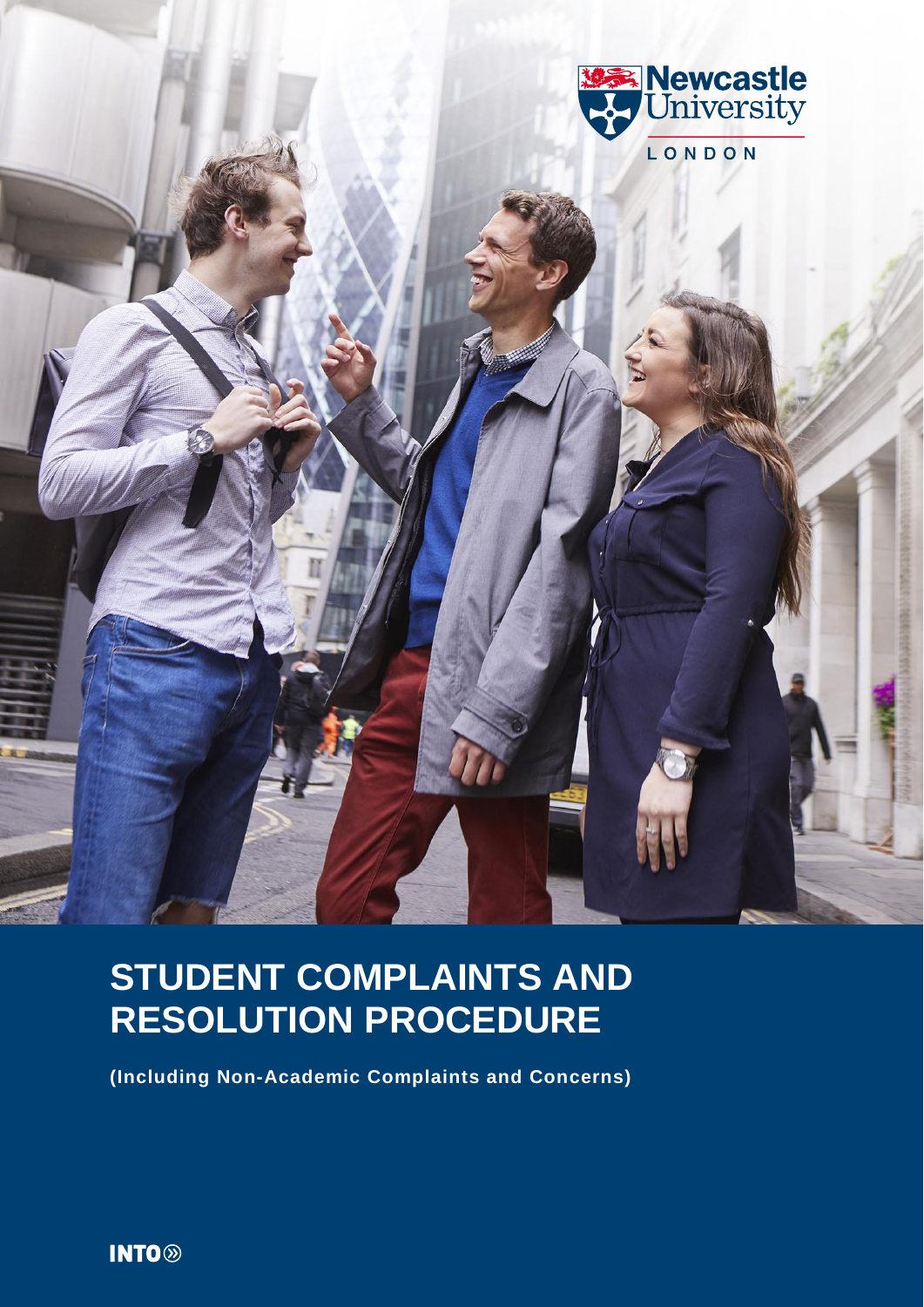

# **Purpose**

Newcastle University has a formal complaints procedure under the Student Charter by which students are able to make a formal complaint about Newcastle University London, a University Service or member of staff either within INTO Newcastle University London or Newcastle University London. *The Level 1 complaints & concerns process below acts as Newcastle University London's complaints and concerns policy.*

# **Grounds**

A complaint can be made on any aspect of Newcastle University London provision or support which a student feels may have fallen short of what might reasonably be expected; evidence in support of the allegation will be required.

# **Process**

- Newcastle University operates a three-stage complaint procedure.
- If steps taken under **Level 1 (see below) fail**, or the complainant feels that their complaint has not been resolved, they can proceed to **Level 2** by submission of a Complaints Form and supporting evidence.

# **Downloads and Guidance**

The links below provides complainants with the Newcastle University procedure (Level 2) should steps taken under Level 1 fail:

Download Student Complaints and Resolution Procedure (PDF 287KB)

[https://www.ncl.ac.uk/students/progress/studentresources/Casework/Final%20Student%20Complaints%2](https://www.ncl.ac.uk/students/progress/studentresources/Casework/Final%20Student%20Complaints%20and%20Resolutions%20Procedure%201920.pdf) [0and%20Resolutions%20Procedure%201920.pdf](https://www.ncl.ac.uk/students/progress/studentresources/Casework/Final%20Student%20Complaints%20and%20Resolutions%20Procedure%201920.pdf)

Download Student Complaints Level 2 Application Form and Guidance Level two only (PDF: 306KB)

Level 2 Complaints Form:

[https://www.ncl.ac.uk/students/progress/assets/documents/Student-Complaints-Form](https://www.ncl.ac.uk/students/progress/assets/documents/Student-Complaints-Form-andGuidanceLevel2_Final18_19.pdf)[andGuidanceLevel2\\_Final18\\_19.pdf](https://www.ncl.ac.uk/students/progress/assets/documents/Student-Complaints-Form-andGuidanceLevel2_Final18_19.pdf)

<https://www.ncl.ac.uk/students/progress/Regulations/Procedures/complaints.htm>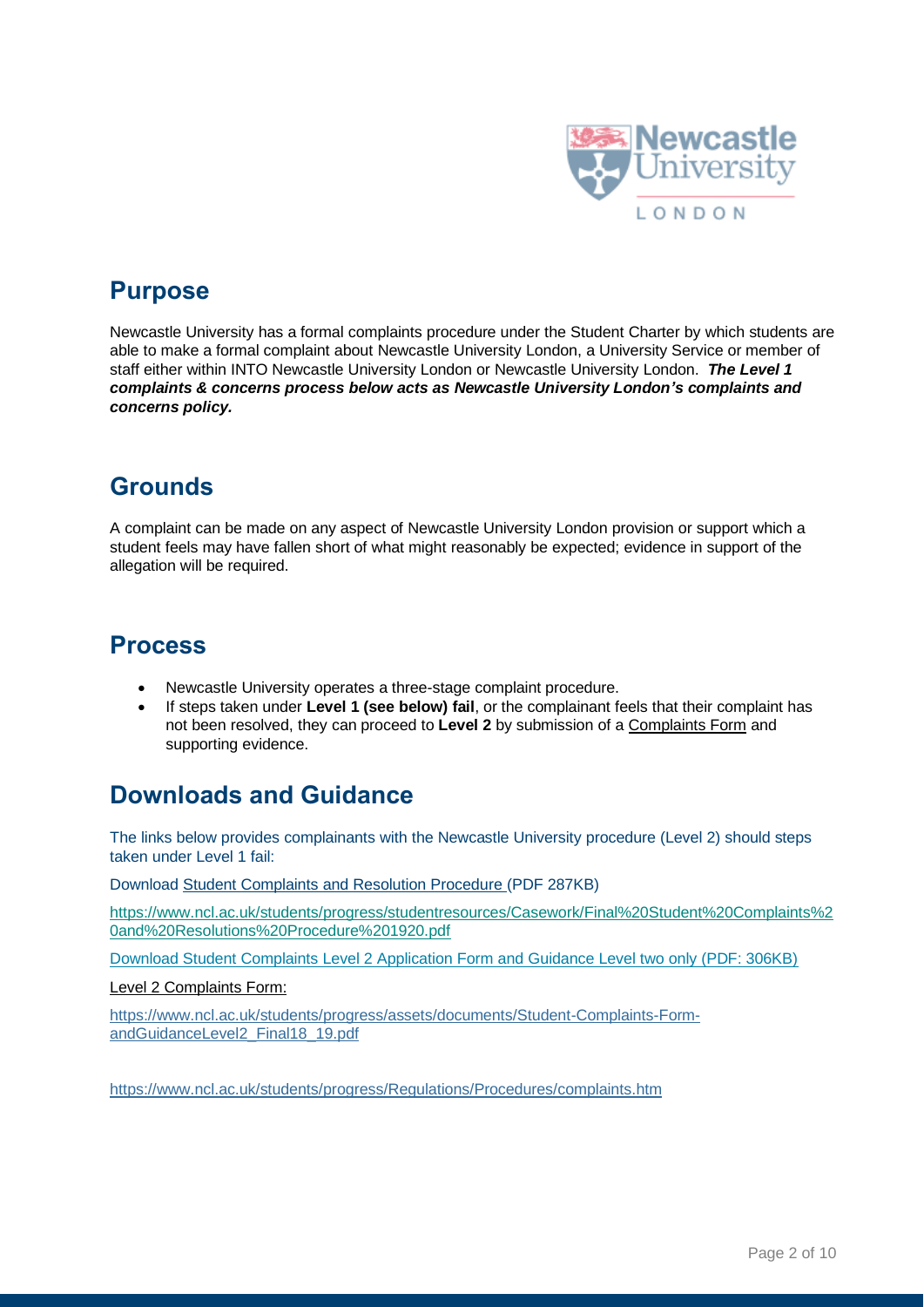

# **Level 1 Complaints and concerns**

## **(Newcastle University London Complaints Policy)**

Students are encouraged to seek an informal resolution of the matter about which they are concerned, before beginning the formal procedure. Informal explorations of possible ways in which a matter may be resolved will not prejudice the consideration of a later formal submission.

### **Informal Process & Early Resolution (Level 1)**

#### **1. Academic Complaints and Concerns**

 A complaint can be made on nearly any aspect of your academic studies, but you should be prepared to provide evidence to support any allegation. Speak to your tutor about academic concerns or complaints and try to resolve them informally. If they do not resolve your complaint, concern or query contact your Programme Manager or Deputy Programme Manager as the next step (contact information is located in the Student Programme Handbook).

#### **2. Facilities and Accommodation**

 Contact the accommodation team about complaints relating to Newcastle University London Halls of Residence. Contact the facilities team for complaints relating to the teaching and study spaces or facilities in the main academic buildings.

#### **3. Other Non-Academic Complaints and Concerns**

Speak to the Welfare Officer or the Student Experience Manager about personal concerns or concerns that you may have about fellow students. If you contact via email it should contain a full explanation as to the nature of the concern, with supporting evidence.

If your request for an absence to be authorised is rejected and you feel that your rationale was within the scope of the guidance notes in the Student Programme Handbook or you have additional evidence not previously supplied you may appeal the decision in writing by emailing the Director of Studies & Student Experience. If the decision to reject your request was made by this member of staff, your appeal will be handled by the Academic Director.

Note: The non-academic service areas listed in 2 or 3 are not exclusive and could include others not specifically mentioned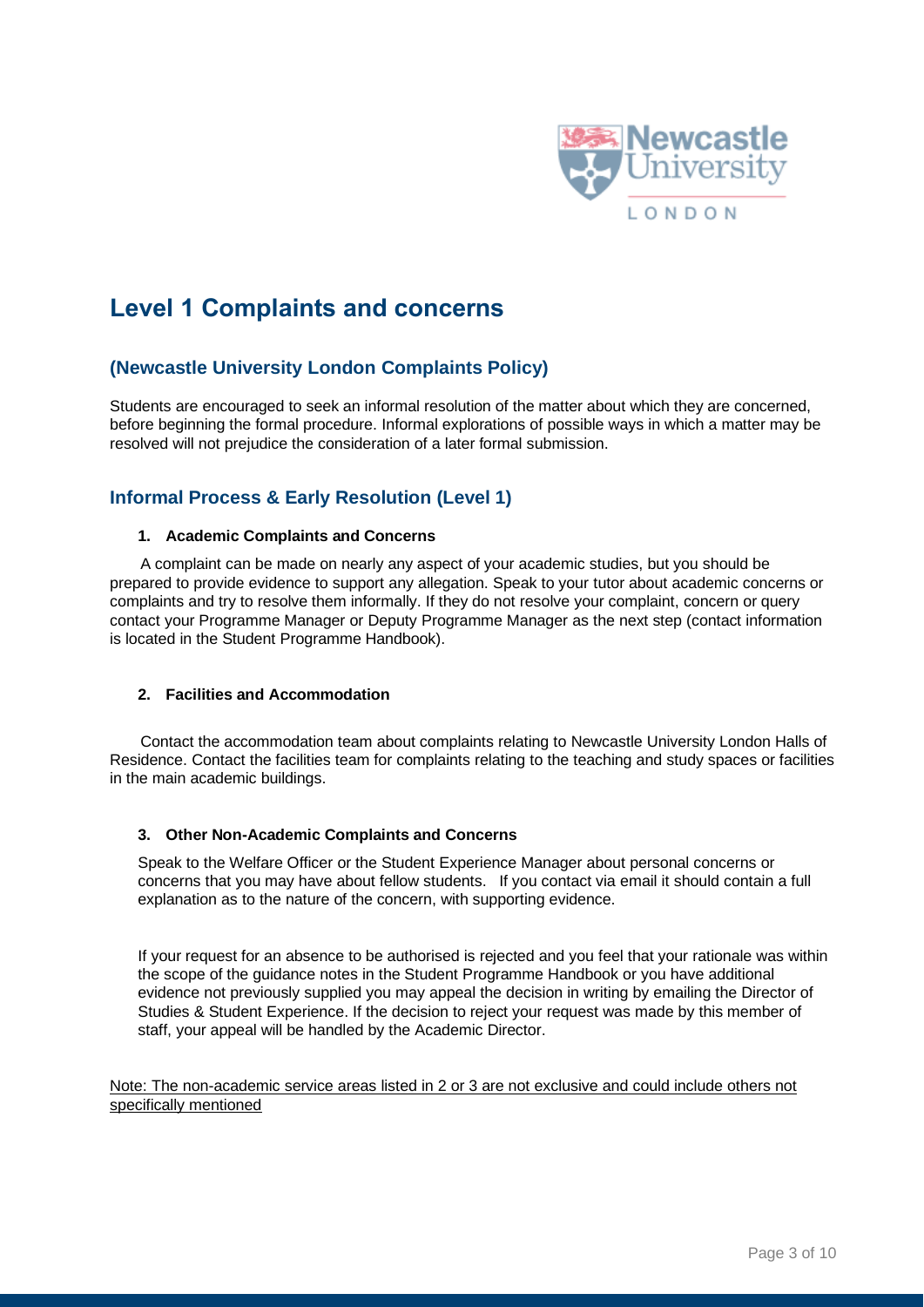

## **Informal Written Appeal Process (Level 1)**

If the informal complaints or concerns you have raised verbally or otherwise above are not resolved by your personal tutor, programme manager, deputy programme manager, accommodation team, facilities or IT team or Student Experiences team or other member of Newcastle University London staff you should put your complaint in writing. Please include all the discussions you have had with staff as well as the supporting evidence for your complaint.

Depending on the nature of your complaint you should email:

- **1. Academic Complaints and Concerns** Head- Student Progress and Admissions
- **2. Facilities and accommodation (The Newcastle University London site & accommodation** Head- Facilities and Accommodation
- **3. Other Non- Academic Complaints and Concerns** Director of Studies and Student Experience
- 4. The above three contacts are the Newcastle University London nominees of the Centre Director (**Authorised person**) (Level 1). It should be noted that your complaint is still regarded as informal at this stage and before a formal complaint (Level 2) is accepted, you should have tried to resolve the issue under Level 1 first.
- 4.1 The Authorised Person will acknowledge receipt of the informal complaint in writing within 7 calendar days of the receipt of the complaint. The Authorised Person may invite the complainant to a meeting to clarify details of the complaint. If such a meeting does take place the Complainant may be accompanied, at any meeting under this procedure, by a friend/supporter.
- 4.2 The Authorised Person will determine in consultation with the Head of the Student Progress Service / Student Wellbeing Service whether early resolution by the mediation service may be appropriate and offered to the complainant. If mediation is appropriate and the complainant agrees to participate, the informal complaint will be put on hold until mediation is complete. If mediation is unsuccessful, the informal complaint consideration will resume.
- 4.3 The Authorised Person will gather evidence relating to the informal complaint either to reach a decision under Level 1 of the procedure or, where the Authorised Person considers the issues raised to be particularly serious at the outset, refer the case with the consent of the Head of the Student Progress Service for a Level 2 formal complaint investigation to be considered. Where the Authorised Person is able to reach a decision or resolve the informal complaint the outcome will be sent to the complainant in writing.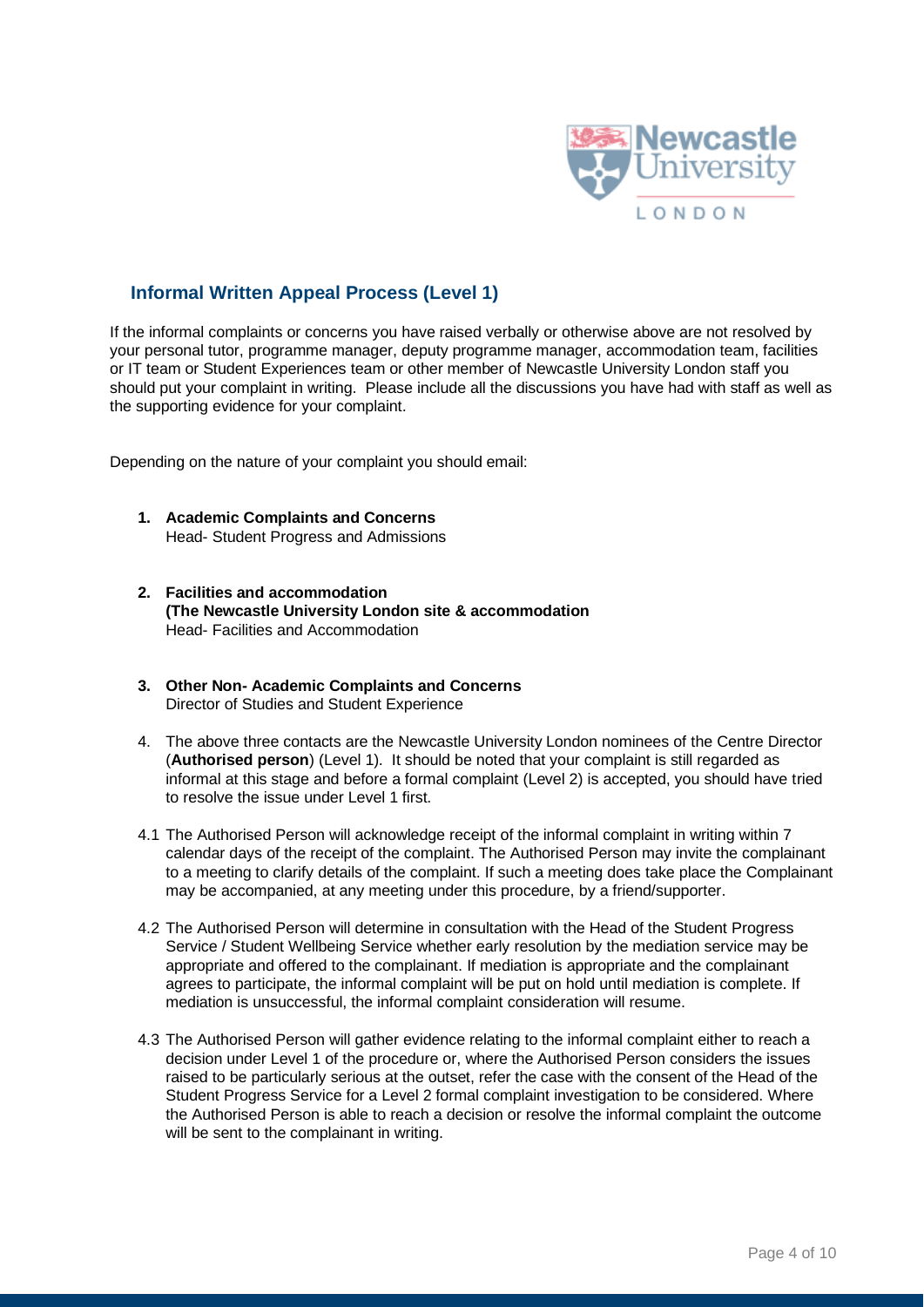

- 4.4 Subject to the written consent of the complainant, and sufficient evidence, the following provisions apply:
	- 4.4.1 The Authorised Person will arrange for the informal complaint to be investigated.
	- 4.4.2 The Authorised Person will gather evidence from relevant individuals (the Complainant, members of staff and anyone against whom the complaint is made or who is judged to be helpful in resolving the matter). Evidence may be gathered either in writing or by oral interview, which may not be recorded without prior consent.
	- 4.4.3 The Authorised Person will send a copy of any responses to the informal complaint to the complainant and invite a response
	- 4.4.4 The Authorised Person will determine, on the available evidence, whether it is possible to reach a final decision on the complaint. Any decision, may be communicated verbally in the first instance, but will always be formally communicated in writing to the Complainant with a summary of reasons of the decision
	- 4.4.5 In particularly serious cases, the Authorised Person may, with the consent of the Head of the Student Progress Service, refer the case for consideration under Level 2. The Head of the Student Progress Service or nominee will determine whether a Level 2 formal complaint investigation should be initiated.
	- 4.4.6 Appropriate action will be taken in light of the outcome of the Level 1 procedure. The action will be intended to resolve the matter but it may include the initiation of formal disciplinary action against a member of staff under the University's disciplinary procedures.
	- 4.4.7 A Level 1 complaint procedure will normally be determined within 14 calendar days from receipt of the complaint but circumstances may result in a longer period. The Complainant will be informed of the reasons should a longer period of investigation required.
- 4.5 The Authorised Person will retain a copy of the outcome of the Level 1 Informal Complaint & Early Resolution investigation to be made available should the complainant remain dissatisfied and wish to progress to Level 2 of the complaint procedure.
- 4.6 The Authorised Person will update **Newcastle University London's Complaints and Appeals Log** to include a brief summary of the complaint.
- 4.7 If the complainant does not consent to the matter being investigated, no further action will be taken. The School/Service will keep a confidential record of the details of the informal complaint on fil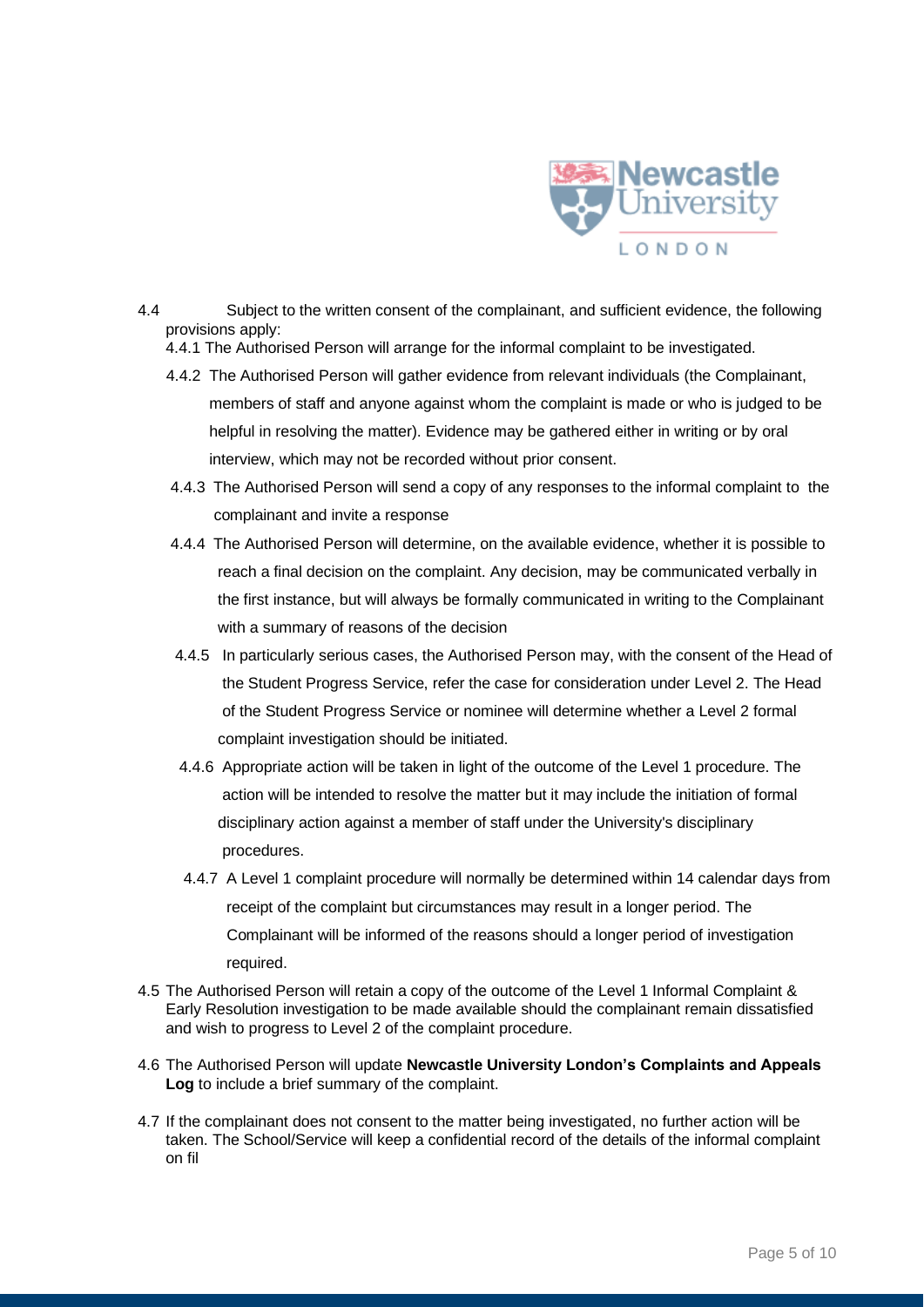

A Complainant may, within **3 months** of the date of the original receipt of the informal complaint, subsequently lodge a request for the matter to be investigated by notice in writing. This time limit may not be extended, without consultation with the Head of the Student Progress Service.

### **Complaints against other University Students**

If you want to complain about another student at Newcastle University, you should contact the Casework Team by emailing casework@ncl.ac.uk. Complaints of a serious nature concerning Newcastle University London students should also be forwarded to the Casework Team. The email should contain a full explanation as to the nature of the concern, with supporting evidence. Student Progress Service may invite you to a meeting as part of the investigation. The allegation will normally be investigated under the University's Disciplinary Procedure

[\(https://www.ncl.ac.uk/students/progress/Regulations/Procedures/disciplinary/\)](https://www.ncl.ac.uk/students/progress/Regulations/Procedures/disciplinary/).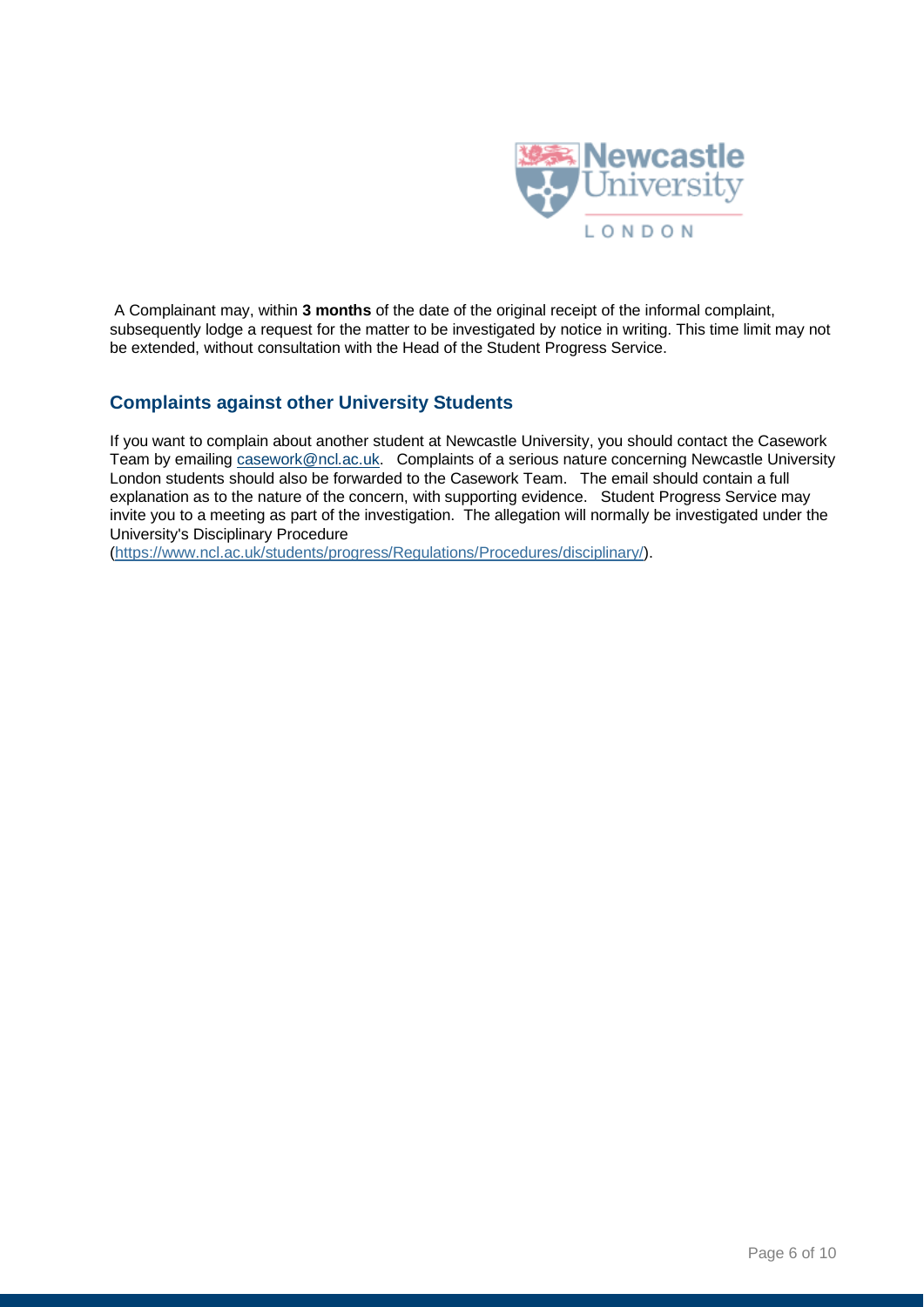

# **Academic Queries and Appeals**

A complaint cannot be used to seek to overturn the academic decision of examiners. Newcastle University has a separate procedure for Academic Queries & Appeals.

### **Purpose**

The Student Academic Queries and Appeals Procedure is for appeals against the decisions of the Boards of Examiners (except those related to assessment irregularities), Personal Extenuating Circumstance (PEC) Committees, and sanctions imposed under Unsatisfactory Progress procedures.

#### **Process**

Newcastle University provides a clear three-stage procedure for students making Academic Queries and Appeals requesting reconsideration of Board of Examiners/ Personal Extenuating Circumstances (PEC) and/or Degree Programme Director (DPD) / Progress Decisions

- **Level 1** Is the informal stage for querying academic decisions. Appellants are expected to make every effort to raise their assessment/progress query, in writing, with Newcastle University London directly in the first instance.
- **Level 2** Only when the steps taken under Level 1 of the procedure have failed, or when the Appellant considers that their query has not been resolved, may Level 2 of the Academic Queries & Appeals Procedure be invoked by submissions of the Academic Appeal Form (Appendix A) together with full details of the formal appeal and any supporting evidence.
- **Level 3**  Is the formal review of the Level 2 outcome, where the Appellant requests a review of the outcome of their academic appeal at the Level 2 stage.

#### **Downloads and Guidance**

**The links below provides appellants with the Newcastle University procedure (Level 2) should steps taken under Level 1 fail:** 

- The Academic Queries and Appeals Procedure (PDF: 533KB) [https://www.ncl.ac.uk/students/progress/student](https://www.ncl.ac.uk/students/progress/student-resources/Casework/Final%20AcademicAppeals-Procedure%2019_20.pdf)[resources/Casework/Final%20AcademicAppeals-Procedure%2019\\_20.pdf](https://www.ncl.ac.uk/students/progress/student-resources/Casework/Final%20AcademicAppeals-Procedure%2019_20.pdf)
- Download Academic Queries and Appeals Level 2 Application Form and Guidance (PDF: 426KB) [https://www.ncl.ac.uk/students/progress/assets/documents/AcademicQueriesandAppealsForm](https://www.ncl.ac.uk/students/progress/assets/documents/AcademicQueriesandAppealsForm%2018_19_Final.pdf)  [18\\_19\\_Final.pdf](https://www.ncl.ac.uk/students/progress/assets/documents/AcademicQueriesandAppealsForm%2018_19_Final.pdf)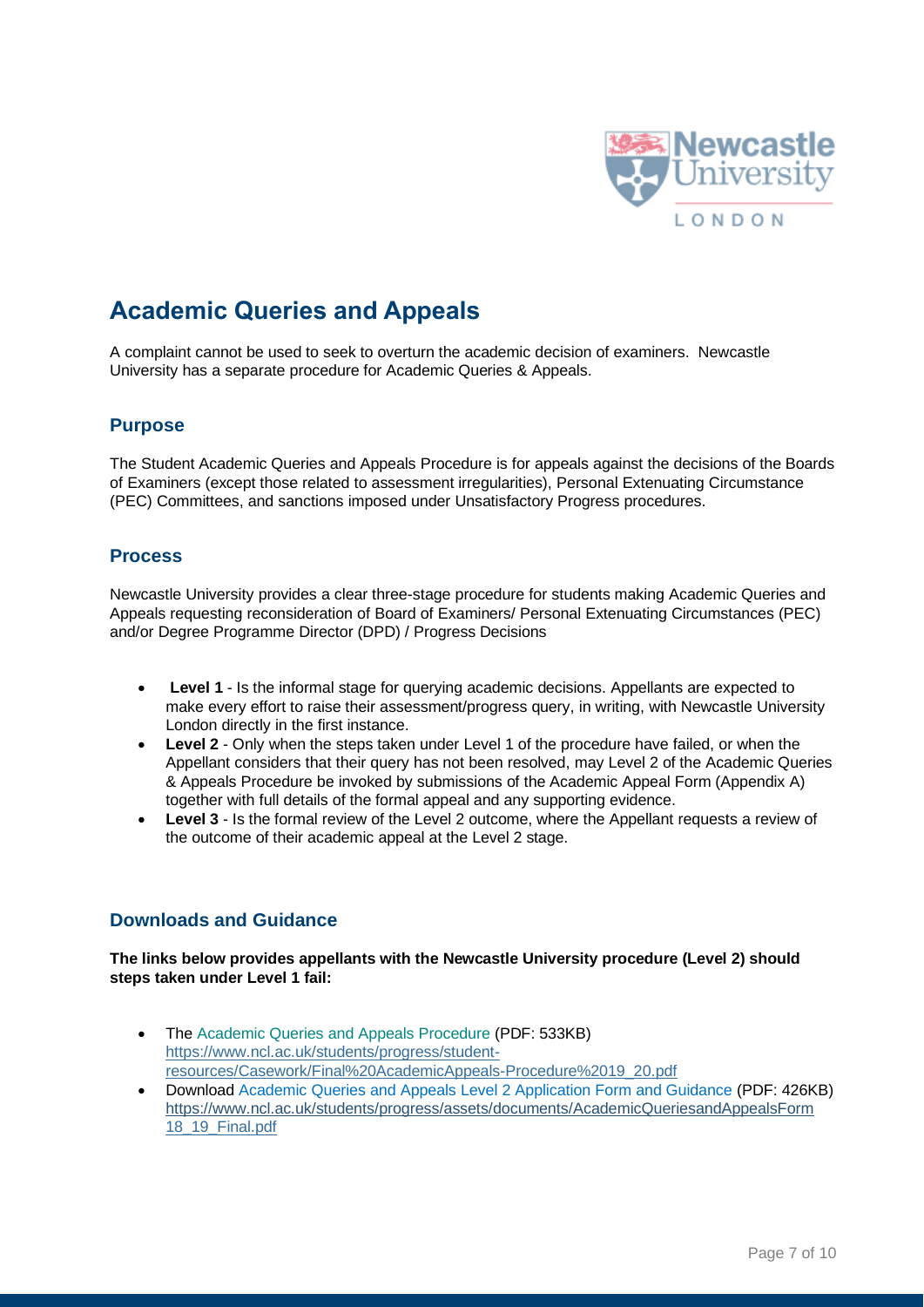

### **Grounds**

These are the only four possible grounds for appeal:

- You were adversely affected by illness or other relevant factors, of which you were previously unaware, or which for a good cause you were unable to disclose to the examiners in advance.
- Procedural irregularity on the part of the examiners.
- Bias or prejudice on the part of an examiner or examiners
- That the decision reached was perverse, in that, it was one which no reasonable person could have reached on the available evidence.
- A) Grounds for academic appeal following Board of Examiners Decisions:
	- Personal Extenuating Circumstances (PEC) that you were unable to disclose in advance of the Board of Examiners meeting via a Personal Extenuating Circumstances (PEC) application, or were unable to provide evidence for at that time, or of which you were previously unaware
	- Procedural irregularity on the part of the examiners
	- Bias or prejudice on the part of an examiner or examiners
	- That the decision reached was perverse in that it was one which no reasonable person or body could have reached on the available evidence.
- B) Grounds for academic appeal following PEC Committee Decisions:
	- Procedural irregularity or other error on the part of the PEC Committee
	- Bias or prejudice on the part of the PEC Committee.
	- That the decision reached was perverse in that it was one which no reasonable person or body could have reached on the available evidence.
- C) Grounds for academic appeal following an Unsatisfactory Progress Decision:
	- Evidence which was not available or considered previously
	- Procedural irregularity
	- Bias or prejudice
	- That the decision reached was perverse in that it was one which no reasonable person could have reached on the available evidence.
- D) Grounds for academic appeal following a Programme Manager / Academic Director Request Decision:
	- Evidence which was not available or considered previously
	- Procedural irregularity
	- Bias or prejudice
	- That the decision reached was perverse in that it was one which no reasonable person could have reached on the available evidence.

#### **Note: A challenge to the academic judgement of the examiners on an assessment outcome or the level of award recommended is not of itself a valid ground of academic appeal.**

Also Note: An appeal relates to the decision of the examiners and should not be used to raise general complaints about tuition or support over the length of your degree programme.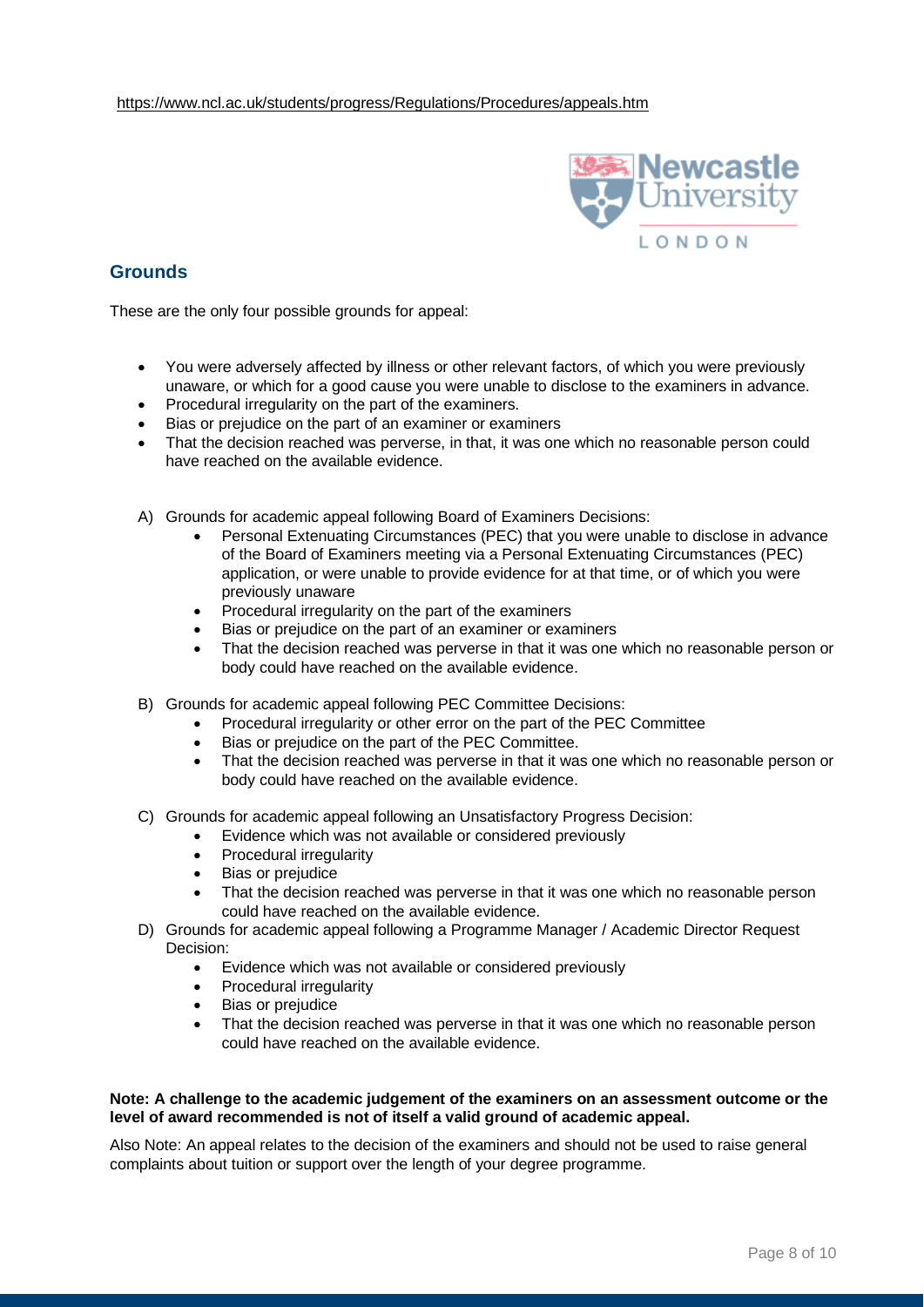

You are expected to make every effort to raise your assessment/progress query, in writing, with Newcastle University London directly in the first instance Student Academic Queries and Appeals Procedure (**Level 1**).

## **Level 1- INFORMAL ACADEMIC QUERY (Newcastle University London) Procedure**

- **1.** Level 1 academic queries can be submitted by emailing the *nominated* **Contact: within 14 calendar days of the original publication of the examination results.**
- 1.1 Level 1 Academic Queries should be submitted directly to the appropriate nominated Contact, in writing. The Academic Query should be made within 14 calendar days of the original publication of the examination results or decision letter. Full details should be provided together with any appropriate documentation relevant to the query.
- 1.2 The nominated Contact shall ascertain the nature of the details of the academic query. For this purpose, the nominated Contact may invite the Appellant to a meeting to clarify the details of the academic query. The Appellant may be accompanied by a friend / supporter at this meeting and at any other meetings under this procedure. A late Academic Query shall only be considered if the nominated Contact is satisfied that the Appellant has reasonable grounds not to have applied within the period specified above.
- 1.3 The nominated Contact shall gather any material evidence relating to the academic query to enable them to respond to the query. The nominated Contact may consult relevant members of staff and also seek information as necessary from anyone else likely to be helpful in resolving the matter, including the Appellant. Information may be sought in writing, via oral interview or both.
- 1.4 If appropriate, the nominated Contact may send a copy of any responses regarding the academic query to the Appellant and invite additional comments.
- 1.5 Once all necessary information has been gathered, the nominated Contact shall decide whether it is possible to conclude the academic query. This outcome may be communicated verbally in the first instance if appropriate, and will be confirmed / communicated in writing to the Appellant with a summary of reasons for the decision. All Level 1 outcomes should be forwarded to the Student Progress Service, to be recorded for statistical analysis and reporting to Executive Committees.
- 1.6 The nominated Contact will update **Newcastle University London's Complaints and Appeals Log** to include a brief summary of the appeal.
- 1.7 If appropriate, action shall be taken in light of the outcome of the Level 1 procedure. The action will be intended to resolve the matter and may include the reconsideration by the appropriate Board of Examiners or committee.